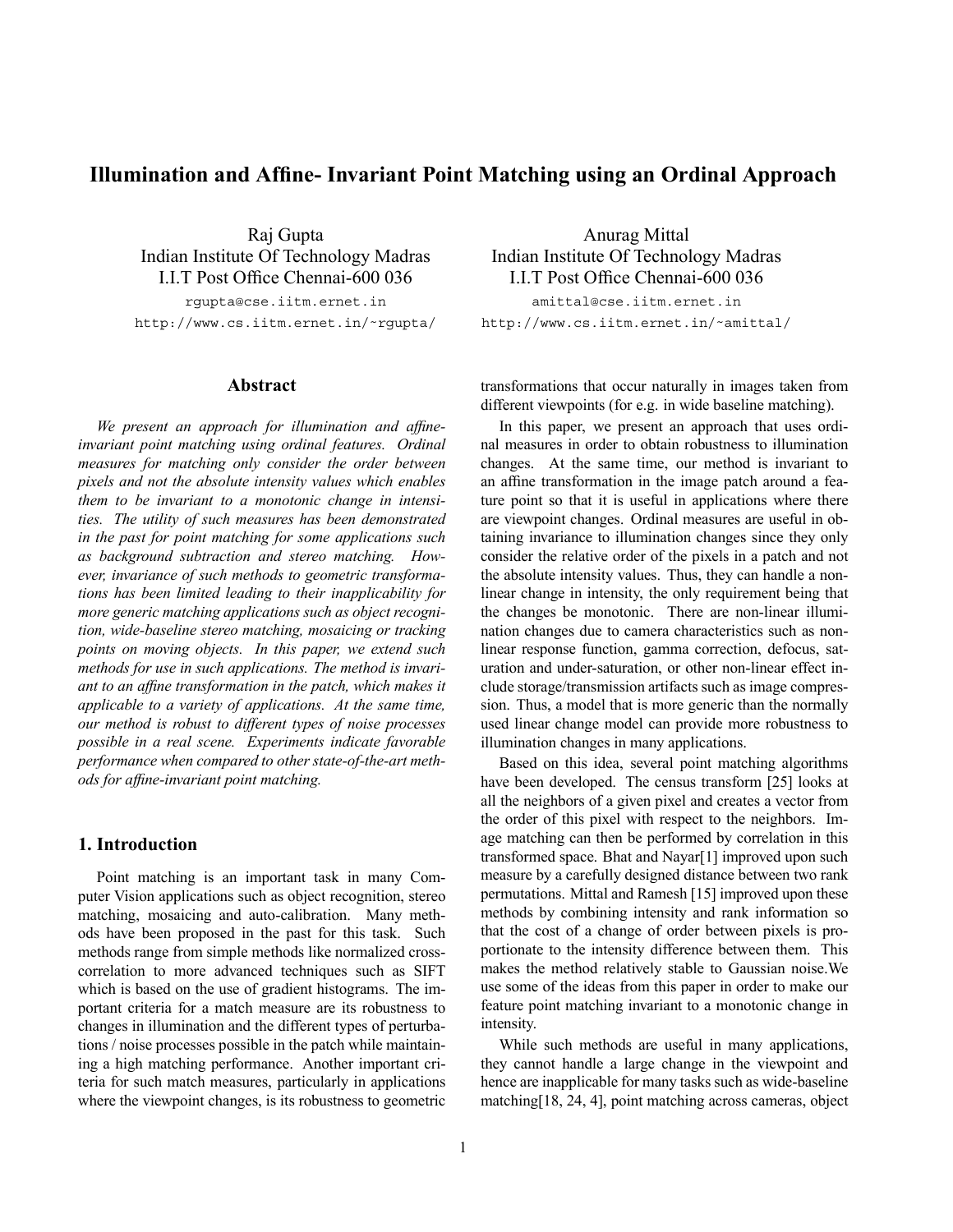recognition [10], texture recognition [9], image retrieval [11, 19], robot localization, video data mining[20] and recognition of object categories. In order to make such an approach applicable to these applications, one has to make the matching invariant to the geometric transformation taking place in the patch around a point. In this paper, we develop approaches to efficiently search for an affine transformation that aligns one patch with another such that the intensity transformation between the two is monotonic. Such an approach results in an illumination and affine-invariant point matching algorithm that can be used for many applications where one needs to match points that might be observed by two cameras under different lighting conditions and from different viewpoints.

# **1.1. Related Work in Affine Invariant Matching**

There has been quite a bit of work in affine invariant point matching[14]. The idea that is often used is to detect points with sufficient texture contrast and to determine a transformation of the region around the point so as to bring the region to a normalized shape. Certain features are then extracted from these normalized shapes. These feature vectors are then compared in order to determine a score for the matching. Techniques for detection and normalization of such affine "covariant" regions include the Harris-affine detector[12, 18], the hessian-affine detector [12], maximally stable extremal region detector[6], edge-based and intensity extrema-based detectors[24] and entropy-based detectors[22]. Techniques for feature vector descriptors and matching include SIFT[10], shape context[16], steerable filters[2], PCA-SIFT[7], spin images[17] and moment invariants[8] . SIFT has been shown to outperform other feature descriptors[13]. Other methods for obtaining affine invariance include image lines connecting interest points [5, 23] and invariant vertical line segments[21].

Almost all of these methods assume a linear change in intensity in order to perform matching and even to obtain the geometric normalization for matching. We show that our method is able to handle illumination changes much better than most methods and is also able to handle other image artifacts such as image defocus and image compression much better. The reason is that often these factors introduce a non-linear change in intensities and hence lead to an error in these methods while our method is relatively unaffected by such changes.

The paper is organized as follows. Section 2 describes the extraction of distinctive feature points that can be used for matching. Section 3 describes the affine and illumination-invariant feature point matching technique that is used. Finally, section 4 presents the experimental results and comparison to previous techniques for generic point matching.

# **2. Feature Point Extraction**

The first step in our approach is the detection of keypoints in an image. Keypoints are highly distinctive points so that they can be easily distinguished from other similarly extracted points in the same or another image. Also, the same point must be detected as a keypoint even when the image undergoes some changes due to changes in the illumination or viewpoint or due to some noise processes such as Gaussian noise, image blur or compression. Towards this goal we propose the following solution.

## **2.1. Detection of Discriminative Feature Points**

Points having a high contrast or "texture" around them are generally distinctive since typically, there is a very low probability that the same texture pattern is observed in another image patch not arising from the same or similar object. The complexity of the texture patterns that we can reliably distinguish from each other is dependent on the flexibility of the image transformations that we allow. For instance, since a projective transformation allows more distortion in an image patch as compared to an affine transformation, we will need the matching pattern to be more complex in order to determine reliably if two patterns can be said to be occurring due to the same object (since simple patterns will match with many other patterns, not giving us discriminability). In order to handle transformations upto affine, which are generally sufficiently flexible for matching, we will take the following approach.

First, we note that the intersection point of lines (i.e. corner points) remains unchanged in an affine transformation. Such corner points have been used quite popularly for robust and distinctive feature point extraction [3]. Here, we try to find corner points that are at the intersection of two or more lines with the added constraint that matching along these lines is sufficient to determine the affine transformation between the patches. Two lines matches with scale information are sufficient to determine the affine transformation (since the center is common, there are only four unknowns in the affine transformation and each line with scale information provides two constraints). Similarly, three lines intersecting at a point with only one of them having scale information are also sufficient. However, four "non-scale" lines are insufficient to determine the affine transformation since the constraint from the last line is not independent of the constraint from the first three lines.

Thus, in our method, we will try to find linear gradient structures (lines) that intersect at a center reference point P being tested. To test for a line, we consider two lines in the shape of a cone passing through  $P$  on either side of the test line direction (Fig. 1). We have used a cone angle of  $10^0$ and lines that are about 20 pixels long in our experiments. The lines extend in both directions since lines in opposite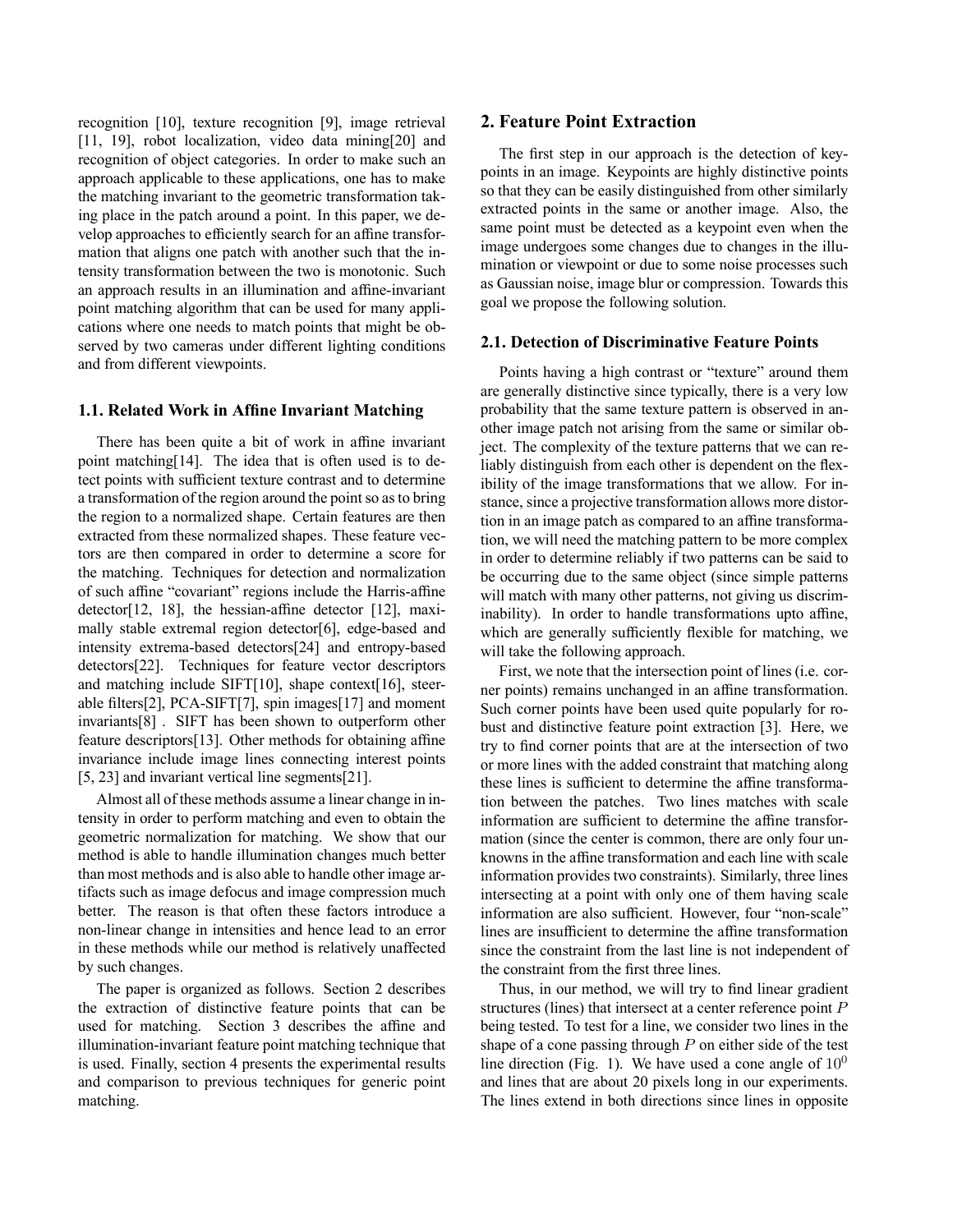

Figure 1. Point Matching along a particular direction. The first image shows the points that are compared "across" the direction to test for a line along this directions the second shows the points that are compared "along" the line to test for a contrast along this direction ( to obtain scale information ).

directions yield the same constraint in the determination of the affine transformation. Along these lines, we take the differences across the supposed line as shown in Figure 1 (a) and sum such differences to obtain a value for the 'evidence' of a gradient across this line. This is done for some 20 directions around the point. Then, we determine (circular) local maximas of such evidence to determine directions with strong evidence of linear gradient structures.

Now, if there is some contrast along a line, then one can determine the scale at which this line may match with another similar line in another patch. This will give us an additional constraint for determining the affine transformation. For this purpose, we calculate the distance measure value along a line as shown in Fig. 1 (b). If one is able to obtain a high value for the contrast along the line, then we will determine and store the scale along this line at which the calculated differences are the maximum. This "max" scale can later be compared to the scale of another line while matching. If the scale information is available for two lines, then these two lines, when matched, will yield the affine transformation. However, if scale is available for only one line, then we will need two other lines for matching. Thus, a keypoint is detected if either there are two lines with scale information or three lines with one line having scale information.

Fig. 2 shows the result of keypoint detection on two images that have a viewpoint change between them. As shown, the keypoints are detected in the two images at the same point, which is the intersection of two lines with scale information.

A last constraint we put on the keypoints is that they must have a higher contrast value compared to their neighborhood. The idea is that a high contrast region will typically lead to a lot of 'hits' around it and we would like to extract the point with the best "hit" among all such points. For com-





Figure 2. The figures show a keypoint that was extracted in the two images of a scene with different viewpoints. The keypoint extractor extracts the same point in the two images as the intersection of two lines remains the same under affine transformation. If we are able to determine the scale also along these lines, then we can compute the full affine transformation between the patches.

paring the neighborhood points for maximum contrast, the sum of the contrast values from all of the local maxima lines is used. The keypoint detection described above is done at several scales in order to handle possible scale changes.

#### **2.2. Creating Feature Vectors**

Given distinctive keypoints in an image, we would like to store some characteristics of such points so that they can be matched later on with other points. Such stored information is typically called a feature vector in related work [10]. In our method, the feature vector consists of the sampled points along the different directional regions which were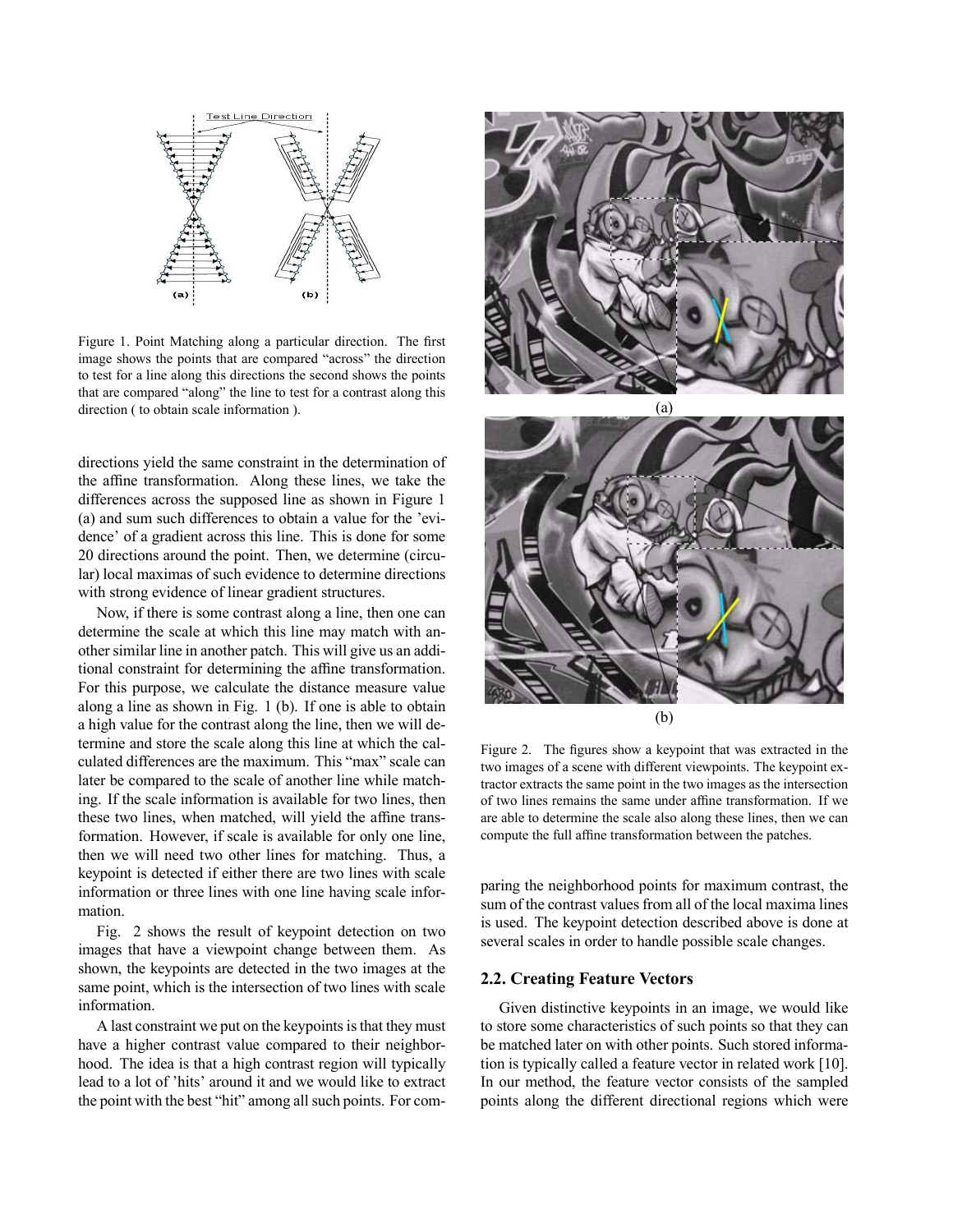

Figure 4. The figure shows the matching of one of the keypoints that was extracted in two images taken from different viewpoints. The matched lines with the scale factors determine the whole affine transformation.



Figure 3. The figure shows the idea behind line matching. If we are able to establish correspondence between the red and blue lines along with the scaling factor, then the correspondence and scaling factor for the rest of the lines can be determined.

used for texture contrast computation in the previous section. These sampled points will be used for illumination invariant matching as will be described in the next section.

# **3. Feature Point Matching**

Given the feature vectors as defined in the previous section, we wish to match the feature vectors as obtained from two different points such that the matching is invariant to an affine transformation. Furthermore, we would like the matching to be invariant to a monotonic change in intensity. Towards this end, we propose the following approach. Our first step will be to find an illumination invariant measure for matching two lines.

#### **3.1. Illumination-Invariant Line Matching**

Let us assume in this section that we are given two lines which need to be matched and also the scaling factor at which these lines are to be matched is given. Then, we consider certain point pairs "across" the line (Fig. 1 (a)). Since the scale factor is known, one can determine the corresponding point pair on the other line. Given such a point pair, we try to determine if the order of the pixels in this point pair has flipped. The idea behind this test is that, in the case of a monotonic change in intensity, the order of the pixels remains the same. A penality is there to be ascribed to an order change.However, since noise can also easily cause this change if the two pixels are very close to each other in intensity, we will give a penalty to an order change equal to the lower of the difference in the intensity values of the two pixels being compared. Since either of the two lines being compared could cause the flip, the lower of the such diferences is considered The summation of the penalties over the whole line is taken as the difference between the two lines:

$$
d(l^1, l^2) = \sum_{i \ s.t. \ d_i^1 * d_i^2 < 0} \min(|d_i^1|, |d_i^2|)
$$

where

$$
d_i^1 = I_{i1}^1 - I_{i2}^1, \qquad d_i^2 = I_{i1}^2 - I_{i2}^2,
$$

Here,  $I_{i1}^1$  and  $I_{i2}^1$  are the intensities of the two points in the *i*-th pair on the first line  $(l^1)$  and  $I_{i1}^2$  and  $I_{i2}^2$  are the intensities of the corresponding points on the second line  $(l^2)$ . A similar test is performed for point pairs "along" the line (Fig. 1 (b)). The two difference values are summed to get the final difference value between the two lines.

Given such a method for line matching, we develop an approach for affine-invariant point matching in the next section.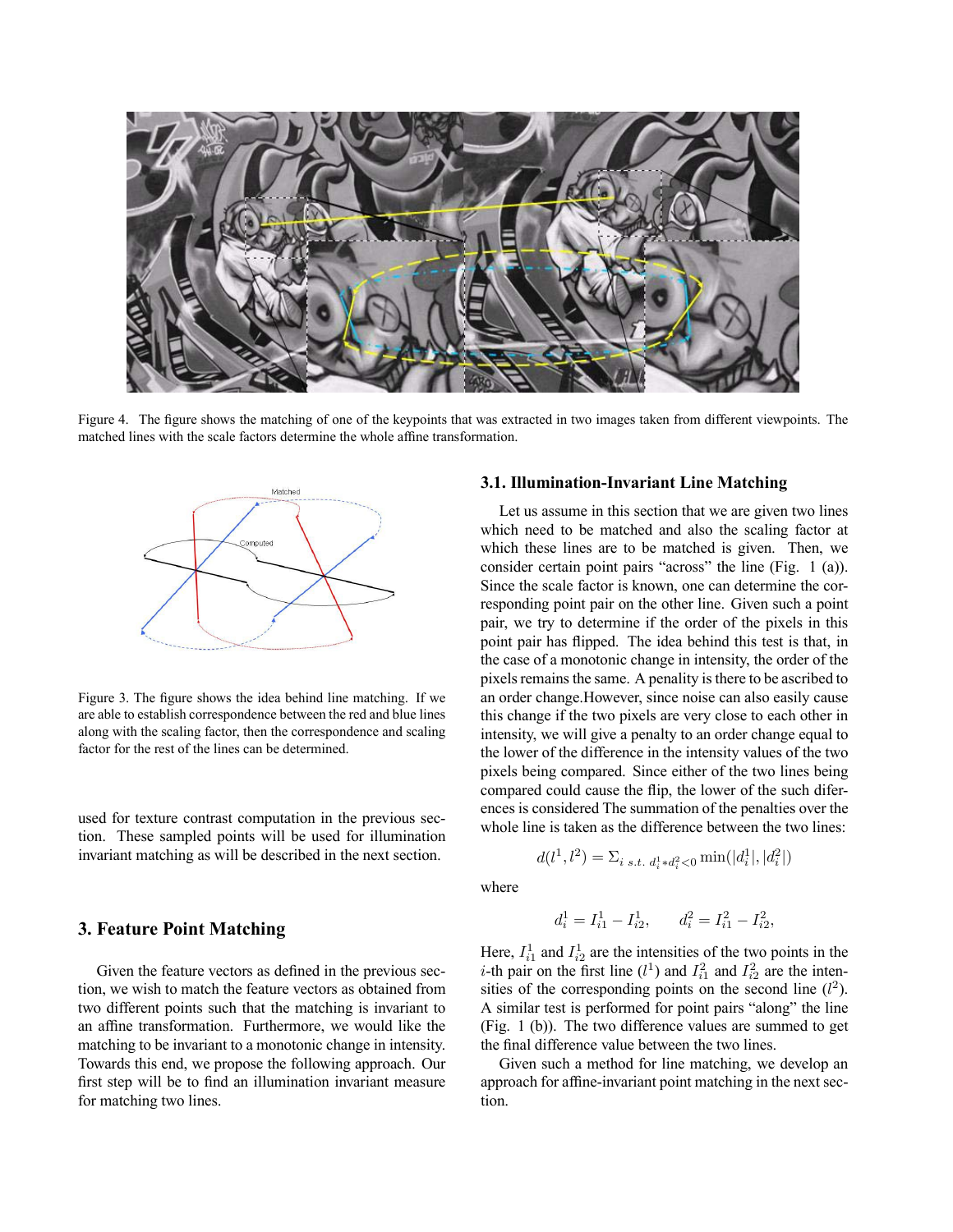## **3.2. Affine-Invariant Feature Point Matching**

Let  $F_1$  and  $F_2$  be two feature vectors that need to be compared. In the first phase, we match the local maximas only and try to determine the affine transformation between the two feature vectors. A local maxima line is matched using the approach given in the last section. The scale factor between the two lines is computed using the "max" scale value which was computed during feature point extraction.

We try to match either two local maxima lines with scale information or three lines with one line having scale information. If we are able to get such a match, then we compute the affine transformation determined by these line matches. Now, using this affine transformation, one can determine the correspondence between the lines of the two feature points and also the scale at which such lines should be matched (Fig. 3). The final match score for all feature points is taken as the sum of the match scores of the different lines. We may note here that if certain lines have very low contrast across or along them, then they are automatically given lower weight according to our difference measure and thus, only the high contrast lines are in significant for matching.

Fig. 4 shows an example of a successful match between two keypoints, where two local maxima lines with scale information was sufficient to find the whole affine transformation, which was then used for matching all the other lines. A thorough evaluation of our approach compared to other methods is presented in the next section.

#### **4. Results and Comparisons**

We compared the performance of our matching method with several other methods for affine-invariant region matching using a standard dataset [14] of images that contains changes in rotation, scale, viewpoint, illumination, blur and compression. The review paper[14] gives the results of six affine-invariant region detectors [12, 18, 6, 21, 22, 14] combined with the SIFT[10] operator for computing and matching the feature descriptor. The region detectors detect certain special regions and transform them into a normalized region. A feature descriptor is then used to compute a feature vector which is then matched with the feature vector of a second region. The SIFT feature descriptor which uses a gradient histogram has been found to be the most robust in several studies[13] and hence this has been used in this study to evaluate the different region detectors.

Some images from the database of the review paper that were used for testing are shown in Fig. 5. The results from our method were then compared with the other methods on these images. Fig. 6 shows the results of keypoint detection. The left plots show the repeatability scores, which is the percentage of keypoints that are common in the two images, while the right plots show the total number of detected keypoints. Our repeatability scores were mostly higher than



Figure 5. Example of images taken from the Database used in the paper. The two images have (a) Viewpoint Change (b) Illumination Change (c) Image blur, and (d) JPEG compression.

other methods, although the total number of keypoints extracted was somewhat low. Fig. 7 shows the results of matching the keypoints extracted, as compared to other techniques. Again, we get very high matching scores, but fewer number of matched points. The low number of keypoints may be due to our criteria for a point to be classified as a keypoint which necessitates atleast two lines *with* scale information or three lines with one scale information. This condition may not be easily satisfied, especially in natural scenes that may not have too many straight lines. However, for most applications, the number of points found is probably sufficient, especially given the accuracy of the method that may reduce the need for outlier rejection techniques.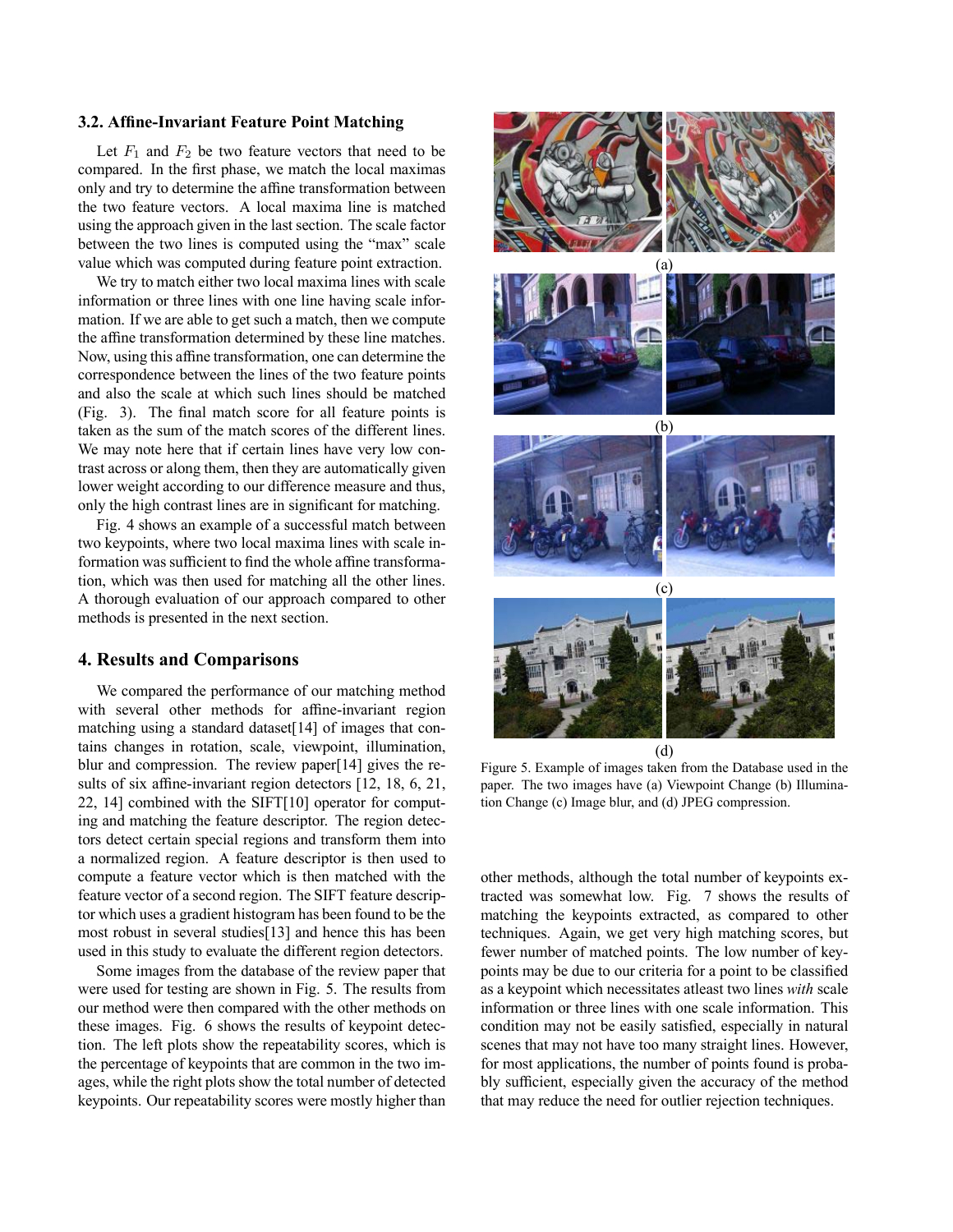

Figure 6. Results of keypoint extraction on the images shown in Fig. 5. The left plots show the percentage of keypoints that were common in the two images compared to the total number of keypoints extracted while the plots on the right show the total number of such common keypoints found.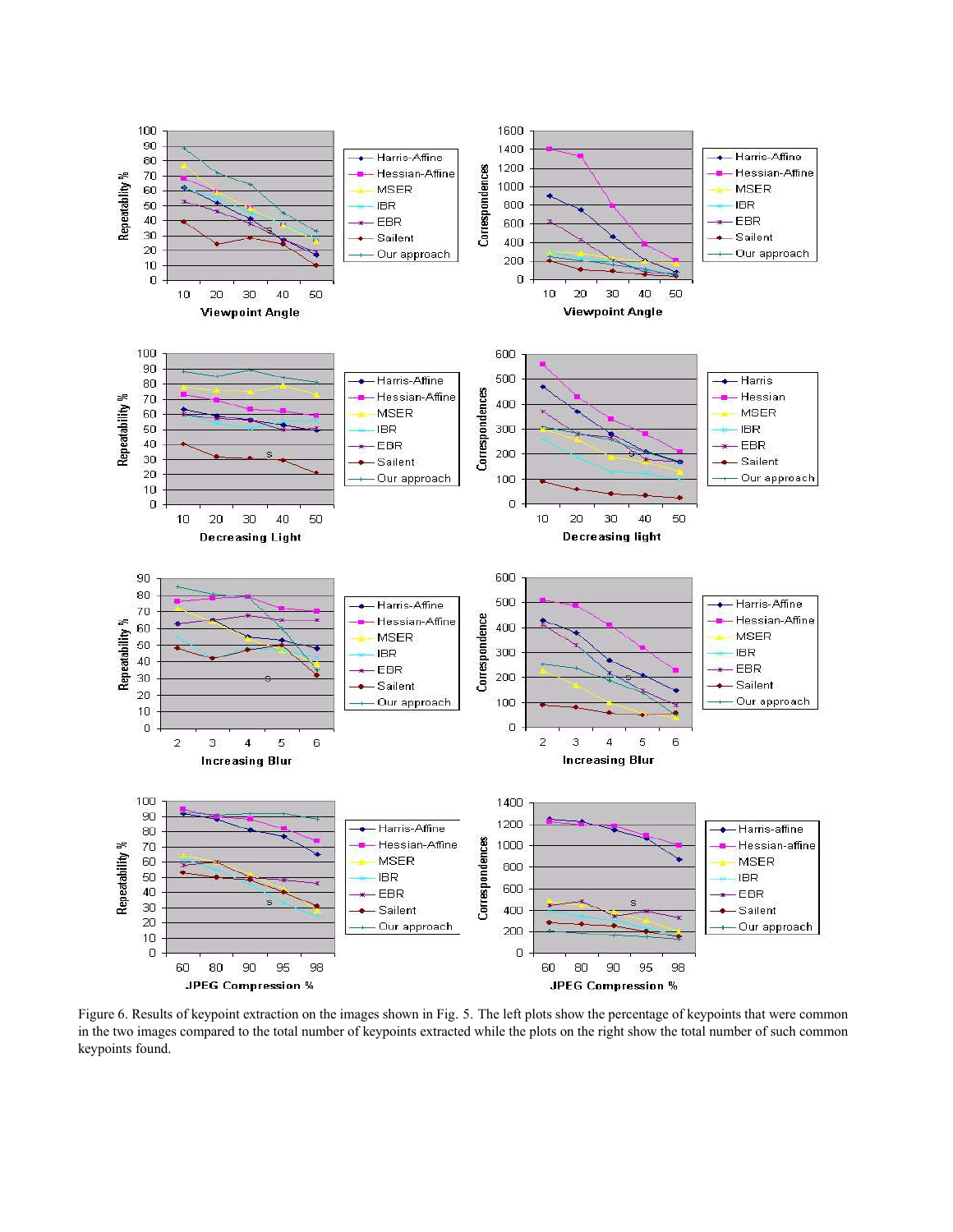

Figure 7. Results of keypoint matching on the images shown in Fig. 5. The left plots show the percentage of the matches that were correct, while the right plots show the total number of correct matches found.